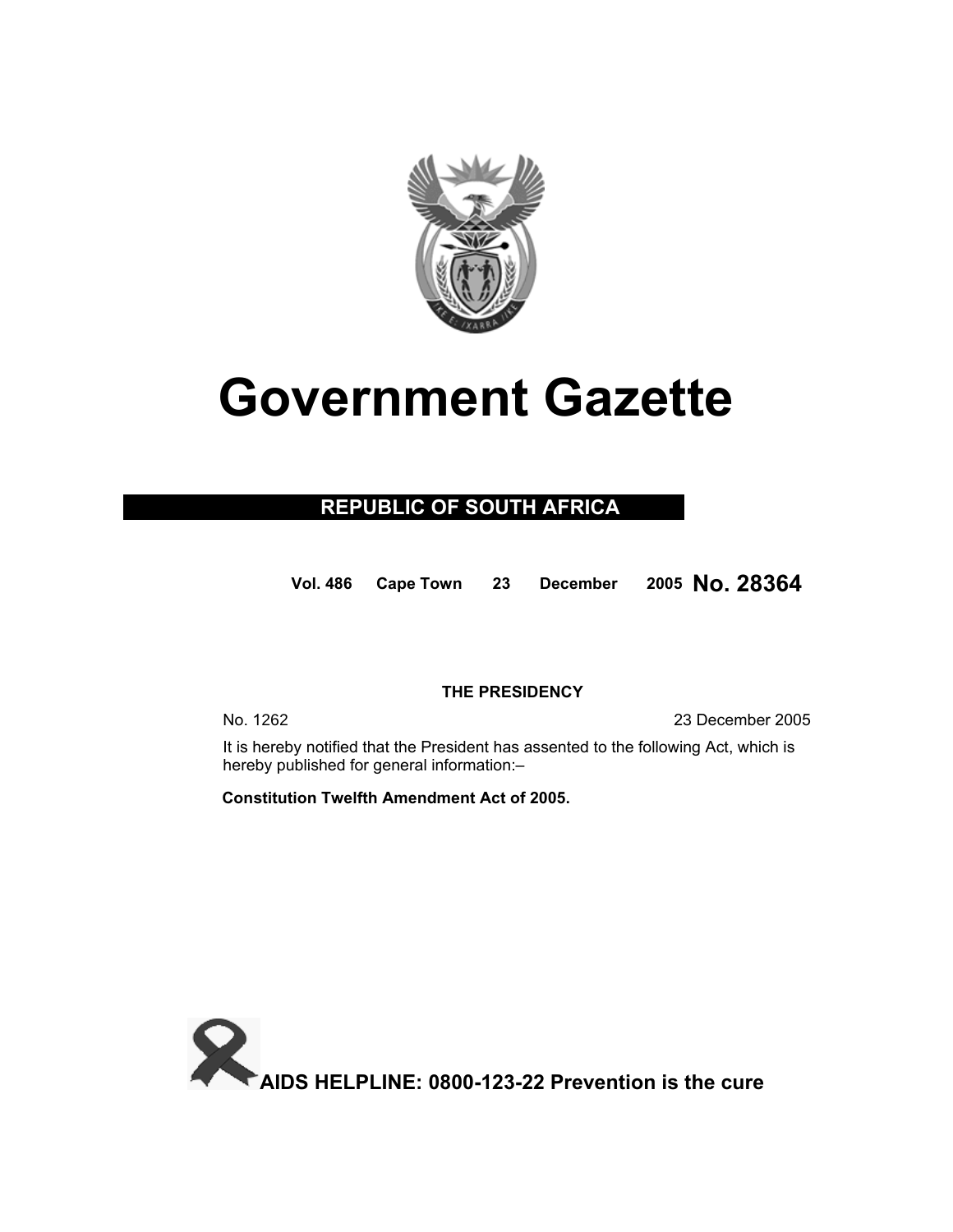|  | No. 28364 |
|--|-----------|
|  |           |

#### **CONSTITUTION TWELFTH AMENDMENT ACT OF** *2005*

#### **GENERAL** EXPLANATORY NOTE:

|  | Words in bold type in square brackets indicate omissions from<br>existing enactments. |
|--|---------------------------------------------------------------------------------------|
|  | Words underlined with a solid line indicate insertions in<br>existing enactments.     |

*(English text signed by the President.) (Assented to 22 December 2005.)* 

## **ACT**

To amend the Constitution of the Republic of South Africa, **1996,** so **as** to effect a technical change; **to** re-determine the geographical areas of the nine provinces of the Republic *of* South Africa; and to provide for matters connected therewith.

BE IT **ENACTED** by the Parliament of the Republic of South Africa, as follows:--

Substitution of section **103** of the Constitution of the Republic of South Africa, **1996,as** amended by section 3 of the Constitution Eleventh Amendment Act of **2003** 

**1.** The following section is substituted for section 103 of the Constitution of the *<sup>5</sup>* Republic of *South* Africa, 1996 (hereinafter referred to as the Constitution):

"provinces

**103. (1)** The Republic **has** the following provinces:

- **(a)** Eastern Cape;
- (b) Free State;<br>(c) Gauteng;
- Gauteng;
- (d) KwaZulu-Natal;

10

amendment to the Constitution, an Act of Parliament may provide for measures to regulate, within a reasonable time, the legal, practical and any other consequences *25*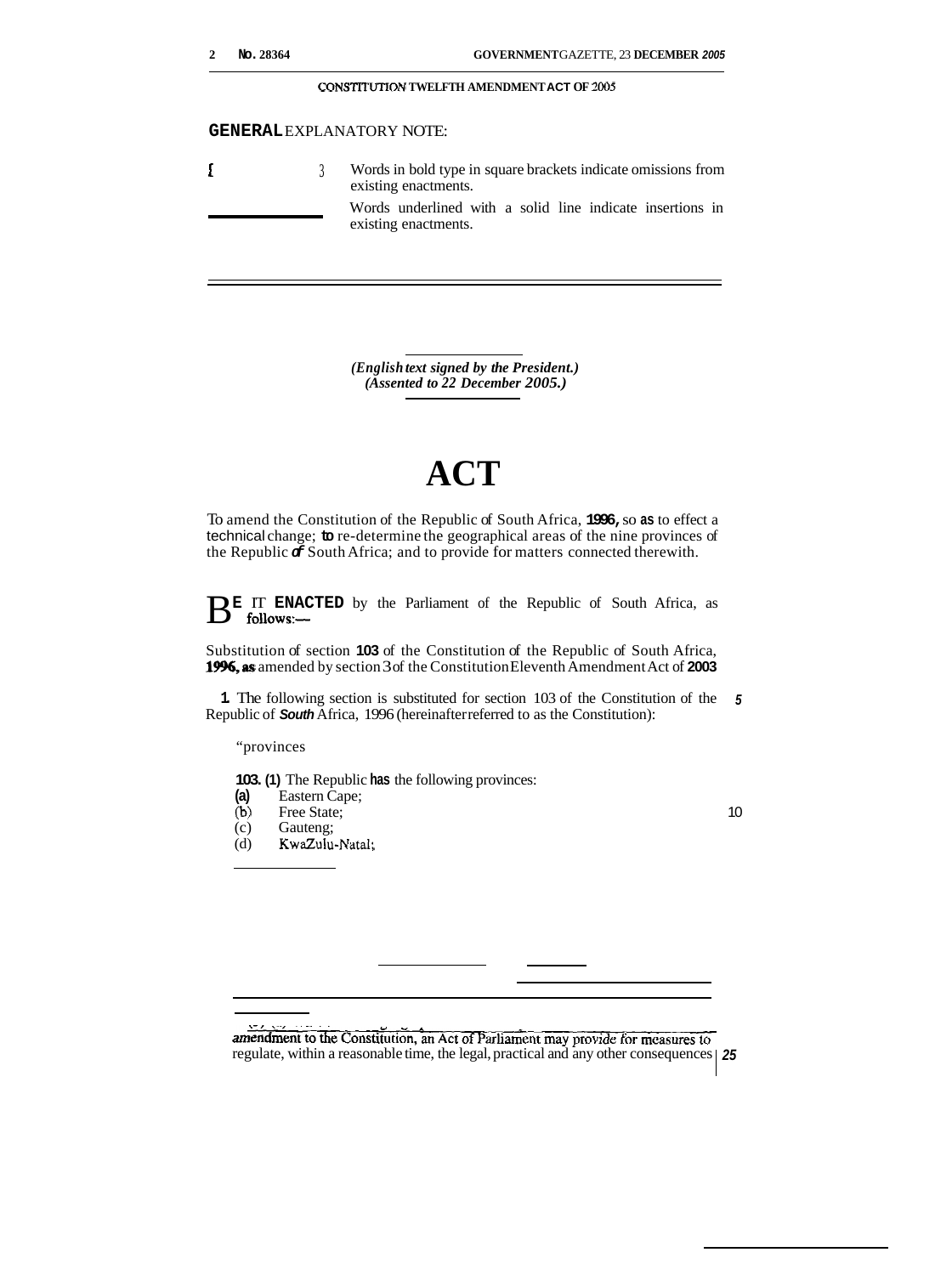*5* 

#### **CONSTITUTION** TWELFTH **AMENDMENT ACT** OF **2005**

(b) An Act of Parliament envisaged in paragraph (a) may be enacted and implemented before such amendment to the Constitution takes effect, but any provincial functions, assets, rights, obligations, duties or liabilities may only be transferred in terms of that Act after that amendment to the Constitution takes effect.".

#### **Amendment of section 155 of the Constitution of the Republic of South Africa, 1996, as amended by section 1 of the Constitution Third Amendment Act of 1998**

**2.** Section 155 of the Constitution is hereby amended by the deletion of subsection **(6A).** 

#### **Amendment of section 157 of the Constitution of the Republic of South Africa, 1996, as amended by section 2 of the Constitution Third Amendment Act of 1998**  10

**3.** Section 157 of the Constitution is hereby amended by the deletion of paragraph (b) of subsection (4).

#### **Insertion of Schedule 1A in the Constitution of the Republic of South Africa, 1996**

**4.** The following Schedule is hereby inserted in the Constitution after Schedule 1: 15

#### **"SCHEDULE 1A**

| <b>GEOGRAPHICALAREAS OF PROVINCES</b>           |                 |
|-------------------------------------------------|-----------------|
| The Province of the Eastern Cape                |                 |
| Map No. 3 of Schedule 1 to Notice 1998 of 2005  |                 |
| Map No. 6 of Schedule 2 to Notice 1998 of 2005  | 20              |
| Map No. 7 of Schedule 2 to Notice 1998 of 2005  |                 |
| Map No. 8 of Schedule 2 to Notice 1998 of 2005  |                 |
| Map No. 9 of Schedule 2 to Notice 1998 of 2005  |                 |
| Map No. 10 of Schedule 2 to Notice 1998 of 2005 |                 |
| Map No. 11 of Schedule 2 to Notice 1998 of 2005 | 25              |
| The Province of the Free State                  |                 |
| Map No. 12 of Schedule 2 to Notice 1998 of 2005 |                 |
| Map No. 13 of Schedule 2 to Notice 1998 of 2005 |                 |
| Map No. 14 of Schedule 2 to Notice 1998 of 2005 |                 |
| Map No. 15 of Schedule 2 to Notice 1998 of 2005 | 30              |
| Map No. 16 of Schedule 2 to Notice 1998 of 2005 |                 |
| <b>The Province of Gauteng</b>                  |                 |
| Map No. 4 of Schedule 1 to Notice 1998 of 2005  |                 |
| Map No. 17 of Schedule 2 to Notice 1998 of 2005 |                 |
| Map No. 18 of Schedule 2 to Notice 1998 of 2005 | 35.             |
| Map No. 19 of Schedule 2 to Notice 1998 of 2005 |                 |
| Map No. 20 of Schedule 2 to Notice 1998 of 2005 |                 |
| Map No. 21 of Schedule 2 to Notice 1998 of 2005 |                 |
| The Province of KwaZulu-Natal                   |                 |
| Map No. 22 of Schedule 2 to Notice 1998 of 2005 | 10 <sup>2</sup> |
| Map No. 23 of Schedule 2 to Notice 1998 of 2005 |                 |
| Map No. 24 of Schedule 2 to Notice 1998 of 2005 |                 |
| Map No. 25 of Schedule 2 to Notice 1998 of 2005 |                 |
| Map No. 26 of Schedule 2 to Notice 1998 of 2005 |                 |
| Map No. 27 of Schedule 2 to Notice 1998 of 2005 | 5               |
| Map No. 28 of Schedule 2 to Notice 1998 of 2005 |                 |
| Map No. 29 of Schedule 2 to Notice 1998 of 2005 |                 |